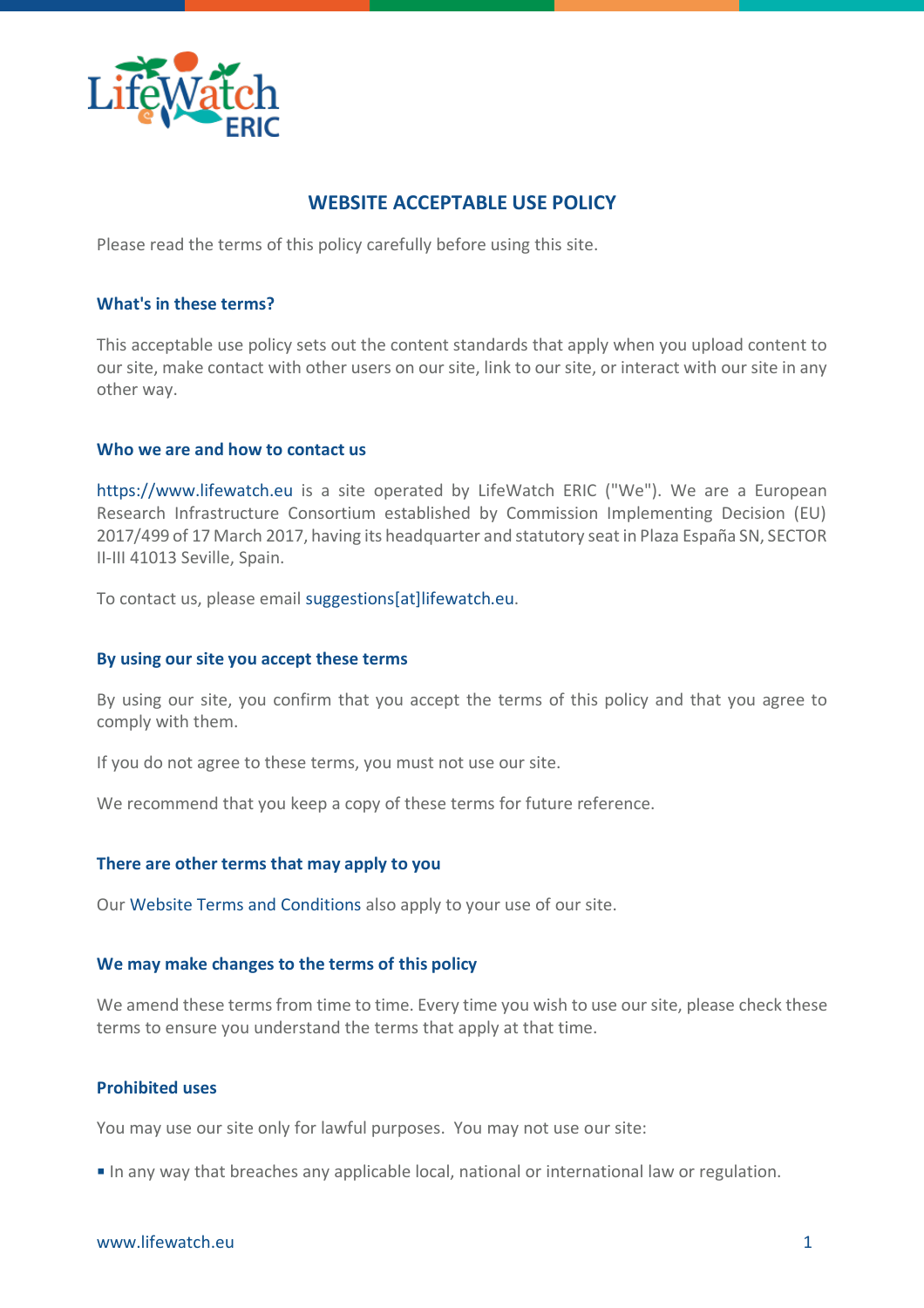

- In any way that is unlawful or fraudulent or has any unlawful or fraudulent purpose or effect.
- For the purpose of harming or attempting to harm minors in any way.
- To bully, insult, intimidate or humiliate any person.
- To send, knowingly receive, upload, download, use or re-use any material which does not comply with our content standards.
- To transmit, or procure the sending of, any unsolicited or unauthorised advertising or promotional material or any other form of similar solicitation (spam).
- To knowingly transmit any data, send or upload any material that contains viruses, Trojan horses, worms, time-bombs, keystroke loggers, spyware, adware or any other harmful programs or similar computer code designed to adversely affect the operation of any computer software or hardware.

You also agree:

- Not to reproduce, duplicate, copy or re-sell any part of our site in contravention of the provisions of our website [terms and conditions.](https://www.lifewatch.eu/terms-and-conditions)
- Not to access without authority, interfere with, damage or disrupt:
	- any part of our site;
	- any equipment or network on which our site is stored;  $\mathbf{u}$  .
	- $\mathbf{m}$  . any software used in the provision of our site; or
	- any equipment or network or software owned or used by any third party.

#### **Interactive services**

We may from time to time provide interactive services on our site, including, without limitation chat rooms, bulletin boards, etc.

Where we do provide any interactive service, we will provide clear information to you about the kind of service offered, if it is moderated and what form of moderation is used (including whether it is human or technical).

We will do our best to assess any possible risks for users (and in particular, for children) from third parties when they use any interactive service provided on our site, and we will decide in each case whether it is appropriate to use moderation of the relevant service (including what kind of moderation to use) in the light of those risks. However, we are under no obligation to oversee, monitor or moderate any interactive service we provide on our site, and we expressly exclude our liability for any loss or damage arising from the use of any interactive service by a user in contravention of our content standards, whether the service is moderated or not.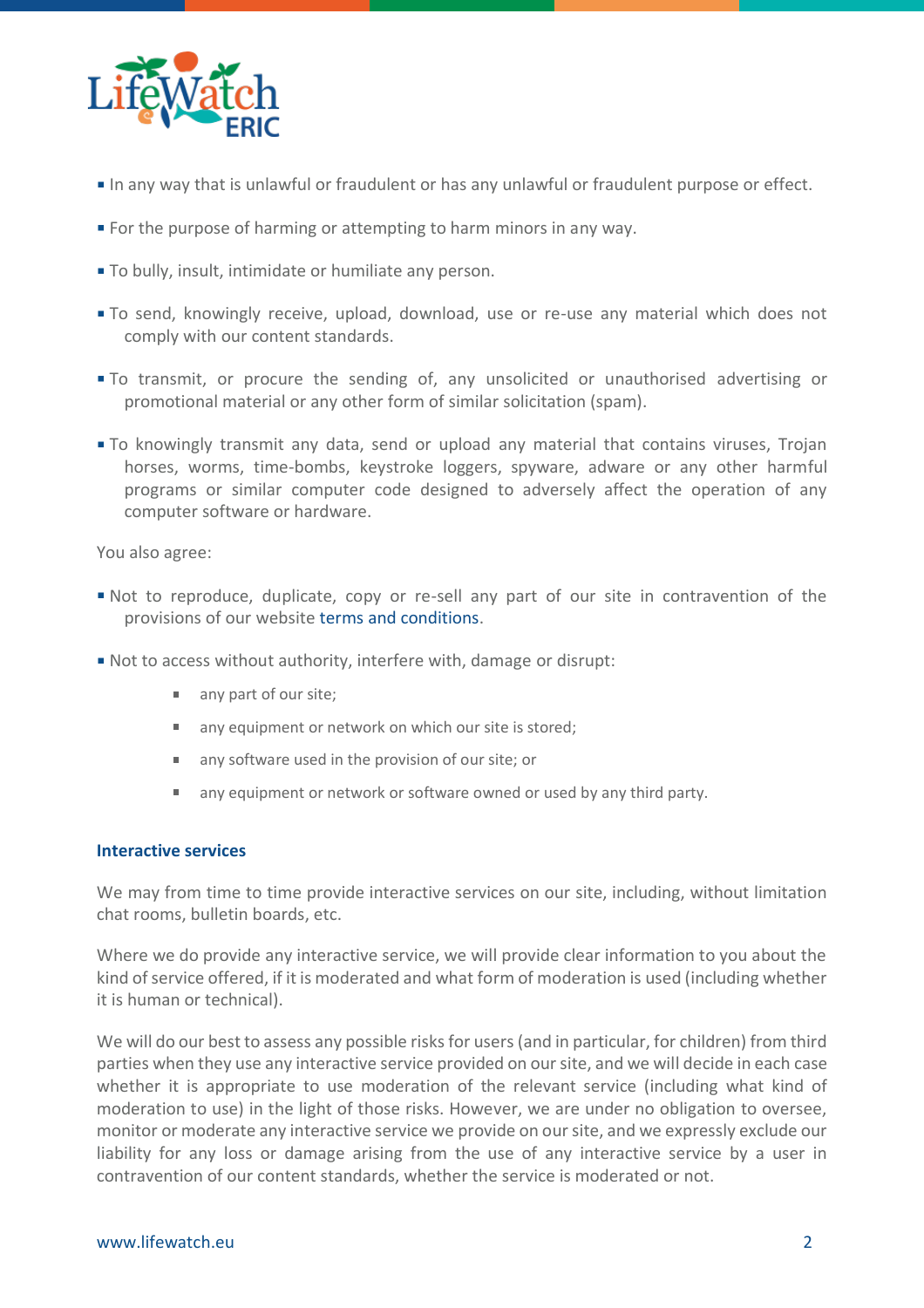

The use of any of our interactive services by a minor is subject to the consent of their parent or guardian. We advise parents who permit their children to use an interactive service that it is important that they communicate with their children about their safety online, as moderation is not fool proof. Minors who are using any interactive service should be made aware of the potential risks to them.

Where we do moderate an interactive service, we will normally provide you with a means of contacting the moderator, should a concern or difficulty arise.

# **Content standards**

These content standards apply to any and all material which you contribute to our site (Contribution), and to any interactive services associated with it.

The Content Standards must be complied with in spirit as well asto the letter. The standards apply to each part of any Contribution as well as to its whole.

LifeWatch ERIC will determine, in its discretion, whether a Contribution breaches the Content Standards.

A Contribution must:

- Be accurate (where it states facts).
- **Be genuinely held (where it states opinions).**
- Comply with the law applicable in Spain and in any country from which it is posted.

A Contribution must not:

- **Be defamatory of any person.**
- Be obscene, offensive, hateful or inflammatory.
- Bully, insult, intimidate or humiliate.
- **Promote sexually explicit material.**
- Include child sexual abuse material.
- Promote violence.
- Promote discrimination based on race, sex, religion, nationality, disability, sexual orientation or age.
- Infringe any copyright, database right or trade mark of any other person.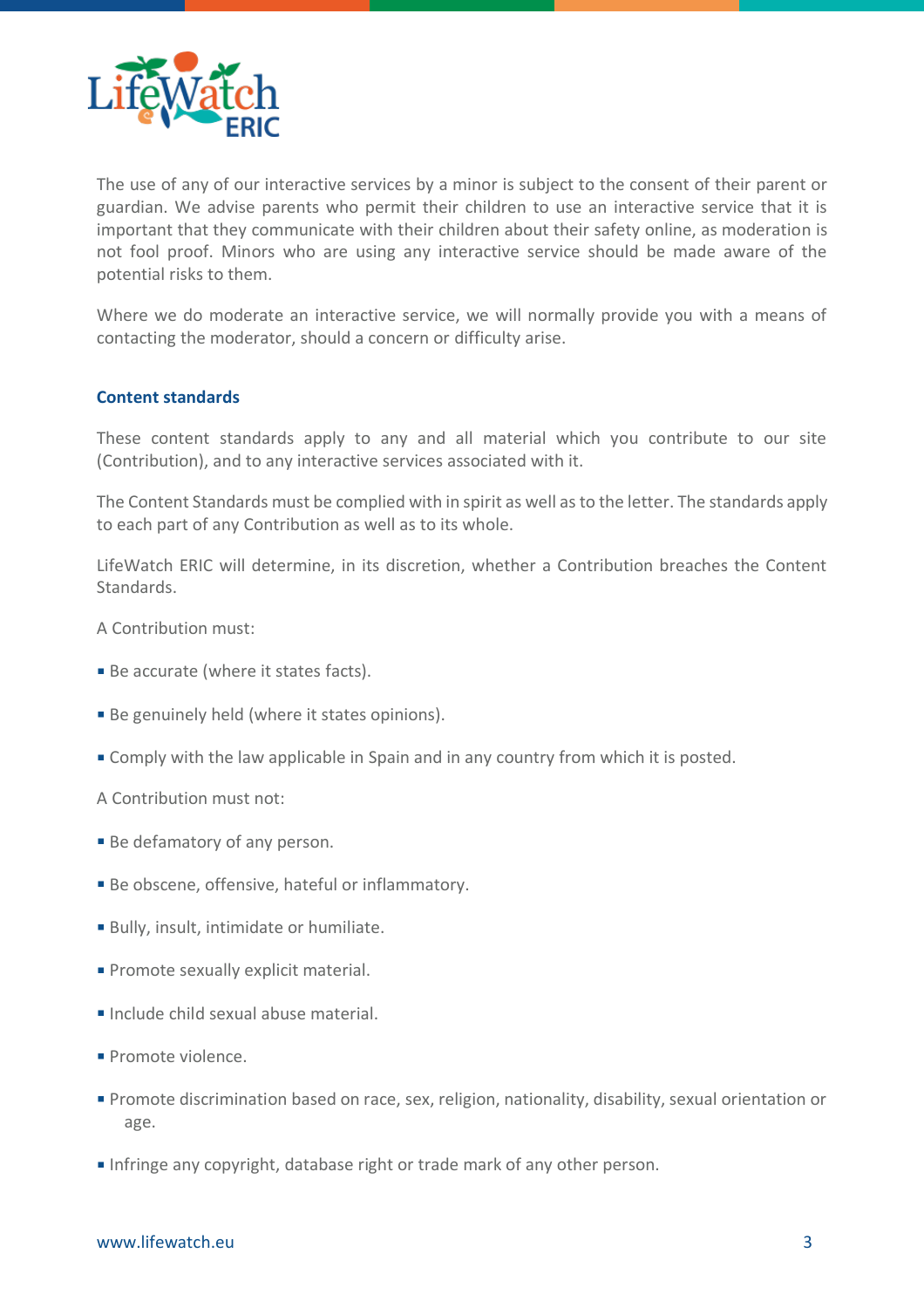

- **Be likely to deceive any person.**
- Breach any legal duty owed to a third party, such as a contractual duty or a duty of confidence.
- **Promote any illegal content or activity.**
- **Be in contempt of court.**
- Be threatening, abuse or invade another's privacy, or cause annoyance, inconvenience or needless anxiety.
- Be likely to harass, upset, embarrass, alarm or annoy any other person.
- Impersonate any person or misrepresent your identity or affiliation with any person.
- Give the impression that the Contribution emanates from LifeWatch ERIC, if this is not the case.
- Advocate, promote, incite any party to commit, or assist any unlawful or criminal act such as (by way of example only) copyright infringement or computer misuse.
- Contain a statement which you know or believe, or have reasonable grounds for believing, that members of the public to whom the statement is, or is to be, published are likely to understand as a direct or indirect encouragement or other inducement to the commission, preparation or instigation of acts of terrorism.
- Contain any advertising or promote any services or web links to other sites.

# **Breach of this policy**

When we consider that a breach of this acceptable use policy has occurred, we may take such action as we deem appropriate.

Failure to comply with this acceptable use policy constitutes a material breach of the [terms and](https://www.lifewatch.eu/terms-and-conditions)  [conditions](https://www.lifewatch.eu/terms-and-conditions) upon which you are permitted to use our site, and may result in our taking all or any of the following actions:

- Immediate, temporary or permanent withdrawal of your right to use our site.
- Immediate, temporary or permanent removal of any Contribution uploaded by you to our site.
- **If** Issue of a warning to you.
- **Example 2** Legal proceedings against you for reimbursement of all costs on an indemnity basis (including, but not limited to, reasonable administrative and legal costs) resulting from the breach.
- **Further legal action against you.**